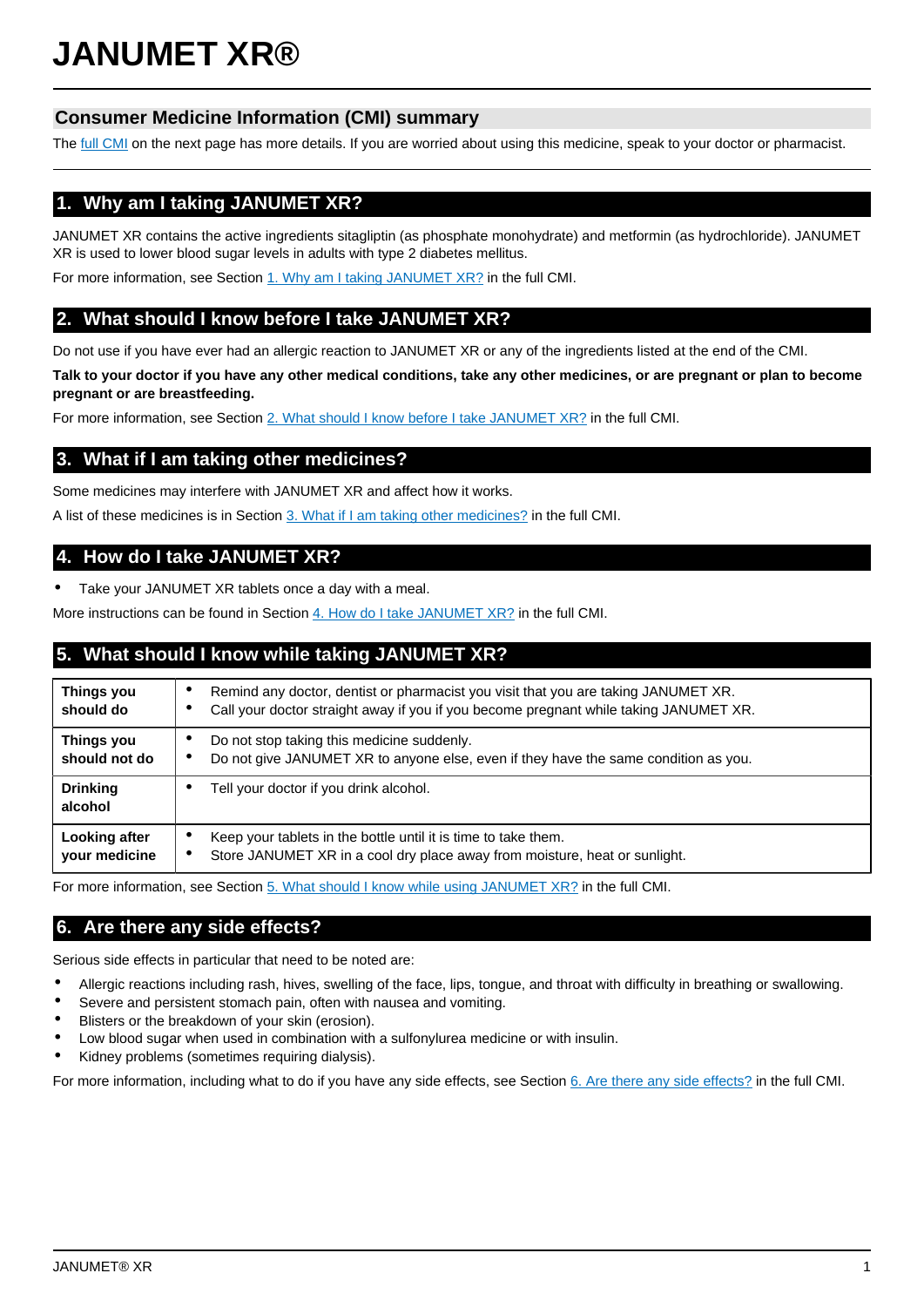# <span id="page-1-0"></span>**JANUMET XR**

**Active ingredient(s):** Sitagliptin (as phosphate monohydrate)/Metformin (as hydrochloride)

## **Consumer Medicine Information (CMI)**

This leaflet provides important information about taking JANUMET XR. **You should also speak to your doctor or pharmacist if you would like further information or if you have any concerns or questions about taking JANUMET XR.**

**Keep this leaflet with the medicine.**

**You may need to read it again.**

**Where to find information in this leaflet:**

- [1. Why am I taking JANUMET XR?](#page-1-1)
- [2. What should I know before I take JANUMET XR?](#page-1-2)
- [3. What if I am taking other medicines?](#page-1-3)
- [4. How do I use JANUMET XR?](#page-1-4)
- [5. What should I know while taking JANUMET XR?](#page-2-0)
- [6. Are there any side effects?](#page-3-0)
- [7. Product details](#page-3-1)

## <span id="page-1-1"></span>**1. Why am I taking JANUMET XR?**

**JANUMET XR contains two active ingredients: sitagliptin and metformin.** Sitagliptin is a member of a class of medicines you take by mouth called DPP-4 inhibitors (dipeptidyl peptidase-4 inhibitors) and metformin which belongs to a class of medicines called biguanides. Sitagliptin and metformin work together to control blood sugar levels in adults with type 2 diabetes mellitus.

**JANUMET XR is used to lower blood sugar levels in adults with type 2 diabetes mellitus along with diet and exercise. JANUMET XR can be used alone or in combination with certain other medicines that lower blood sugar along with a recommended diet and exercise program.**

## <span id="page-1-2"></span>**2. What should I know before I take JANUMET XR?**

#### **Warnings**

#### **Do not take JANUMET XR if:**

- you are allergic to sitagliptin or metformin, or any of the ingredients listed at the end of this leaflet.
- Always check the ingredients to make sure you can take this medicine.

#### **Check with your doctor if you:**

- have or have had type 1 diabetes mellitus or
- have or have had increased ketones in the blood or urine (diabetic ketoacidosis).
- have or have had severe kidney problems
- you have any liver or heart problems including congestive heart failure, or any past or present medical problems.
- drink excessive alcohol (all the time or short term "binge" drinking).
- are going to get or receive an injection of dye or contrast agent for an X-ray procedure, or if you plan to

have surgery. Talk to your doctor about when to stop JANUMET XR and when to start again.

take any medicines for any other condition

During treatment, you may be at risk of developing certain side effects. It is important you understand these risks and how to monitor for them. See additional information under Section [6. Are there any side effects](#page-3-0)?

#### **Pregnancy and breastfeeding**

Check with your doctor if you are pregnant or intend to become pregnant. JANUMET XR is not recommended for use during pregnancy.

Talk to your doctor if you are breastfeeding or intend to breastfeed. You should not take JANUMET XR while breastfeeding or if planning to breastfeed.

#### **Children**

Children and adolescents below 18 years should not use this medicine. JANUMET XR is not effective in children and adolescents 10 to 17 years of age with type 2 diabetes. JANUMET XR has not been studied in children younger than 10 years of age.

## <span id="page-1-3"></span>**3. What if I am taking other medicines?**

Tell your doctor or pharmacist if you are taking any other medicines, including any medicines, vitamins or supplements that you buy without a prescription from your pharmacy, supermarket or health food shop.

JANUMET XR may affect how well other drugs work and some drugs can affect how well JANUMET XR works.

Medicines that may cause low blood sugar when used in combination with JANUMET XR include:

- **Sulfonylureas**
- **Insulin**

A reduction in the amount of the sulfonylurea or insulin may be required.

**Check with your doctor or pharmacist if you are not sure about what medicines, vitamins or supplements you are taking and if these affect JANUMET XR.**

## <span id="page-1-4"></span>**4. How do I take JANUMET XR?**

#### **How much to take**

- Your doctor will tell you how many JANUMET XR tablets to take.
- Take your JANUMET XR tablets once a day with a meal to lower your chance of an upset stomach.
- Swallow JANUMET XR tablets whole with a glass of water. Do not chew, cut, or crush the tablets. Tell your doctor if you cannot swallow JANUMET XR whole.

#### **When to take JANUMET XR**

Take your JANUMET XR at about the same time each day.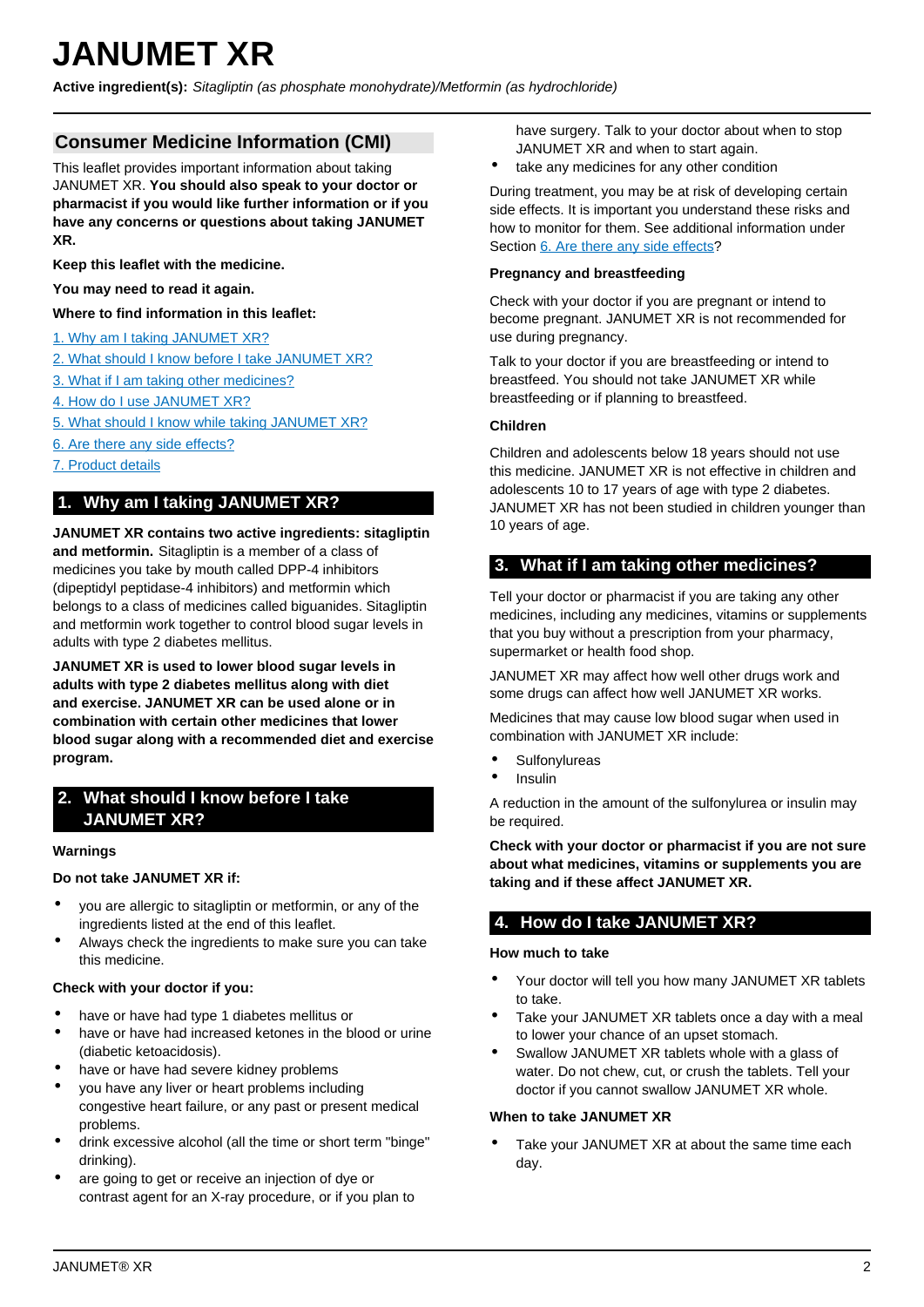You may see something that looks like the JANUMET XR tablet in your stool (bowel movement). If you see tablets in your stool several times, talk to your doctor. Do not stop taking JANUMET XR without talking to your doctor.

Continue to take JANUMET XR as long as your doctor prescribes it so you can continue to help control your blood sugar.

Make sure you keep enough JANUMET XR to last over weekends and holidays.

#### **If you forget to take JANUMET XR**

JANUMET XR should be taken regularly at the same time each day. If you miss your dose at the usual time, take it as soon as you remember.

#### **If it is almost time for your next dose, skip the dose you missed and take your next dose when you are meant to.**

**Do not take a double dose to make up for the dose you missed.**

#### **If you take too much JANUMET XR**

If you think that you have taken too much JANUMET XR, you may need urgent medical attention.

#### **You should immediately:**

- phone the Poisons Information Centre (**by calling 13 11 26**), or
- contact your doctor, or
- go to the Emergency Department at your nearest hospital.

#### **You should do this even if there are no signs of discomfort or poisoning.**

**If you take too much JANUMET XR, you may feel sick, vomit, have trouble breathing and have stomach pain or diarrhoea. These may be the early signs of a serious condition called lactic acidosis.**

**If you experience any of these symptoms, immediately get medical help.**

## <span id="page-2-0"></span>**5. What should I know while taking JANUMET XR?**

#### **Things you should do**

**Call your doctor straight away if you:**

• Become pregnant while taking JANUMET XR, or

#### **Tell your doctor if you:**

- Become ill
- Become dehydrated
- Are injured
- Have a fever
- Have a serious infection
- Plan to have surgery

Your blood glucose may become difficult to control at these times. You may also be at greater risk of developing a serious condition called lactic acidosis. During these times, your doctor may temporarily replace JANUMET XR with insulin.

#### **Low blood sugar or high blood sugar**

Make sure that you, your friends, family and work colleagues can recognise the symptoms of low blood sugar and high blood sugar and know how to treat them.

#### **Low blood sugar**

Signs of low blood sugar may include:

- weakness, trembling or shaking
- **sweating**
- light-headedness, dizziness, headache or lack of concentration
- irritability, tearfulness or crying
- hunger
- numbness around the lips and tongue.

If not treated quickly, these symptoms may progress to:

- loss of co-ordination
- slurred speech
- confusion
- fits or loss of consciousness

At the first signs of low blood sugar, you need to raise your blood glucose quickly.

You can do this by taking one of the following:

- 5 -7 jelly beans
- 3 teaspoons of sugar or honey
- half a can of non-diet soft drink
- 2-3 concentrated glucose tablets

Unless you are within 10 to 15 minutes of your next meal or snack, follow up with extra carbohydrates such as plain biscuits, fruit or milk.

Taking this extra carbohydrate will prevent a second drop in your blood glucose level.

#### **High blood sugar**

If you notice any signs of high blood sugar, contact your doctor immediately.

The risk of high blood sugar is increased with:

- uncontrolled diabetes
- illness, infection or stress
- taking less JANUMET XR than prescribed
- taking certain other medicines
	- too little exercise
	- eating more carbohydrates than normal.

Your blood sugar may become difficult to control at these times. You may also be at greater risk of developing a serious condition called lactic acidosis. During these times, your doctor may temporarily replace JANUMET XR with insulin.

Stop taking JANUMET XR if you have symptoms of lactic acidosis, such as feeling very weak and tired, unusual (not normal) muscle pain, trouble breathing, stomach pain with nausea and vomiting, or diarrhoea, feeling cold, especially in your arms and legs, feeling dizzy or lightheaded, a slow or irregular heart beat or your medical condition suddenly changes.

Diet and exercise can help your body use its blood sugar better. It is important to stay on your doctor's recommended diet, exercise and weight loss program while taking JANUMET XR.

Make sure you check your blood sugar levels regularly.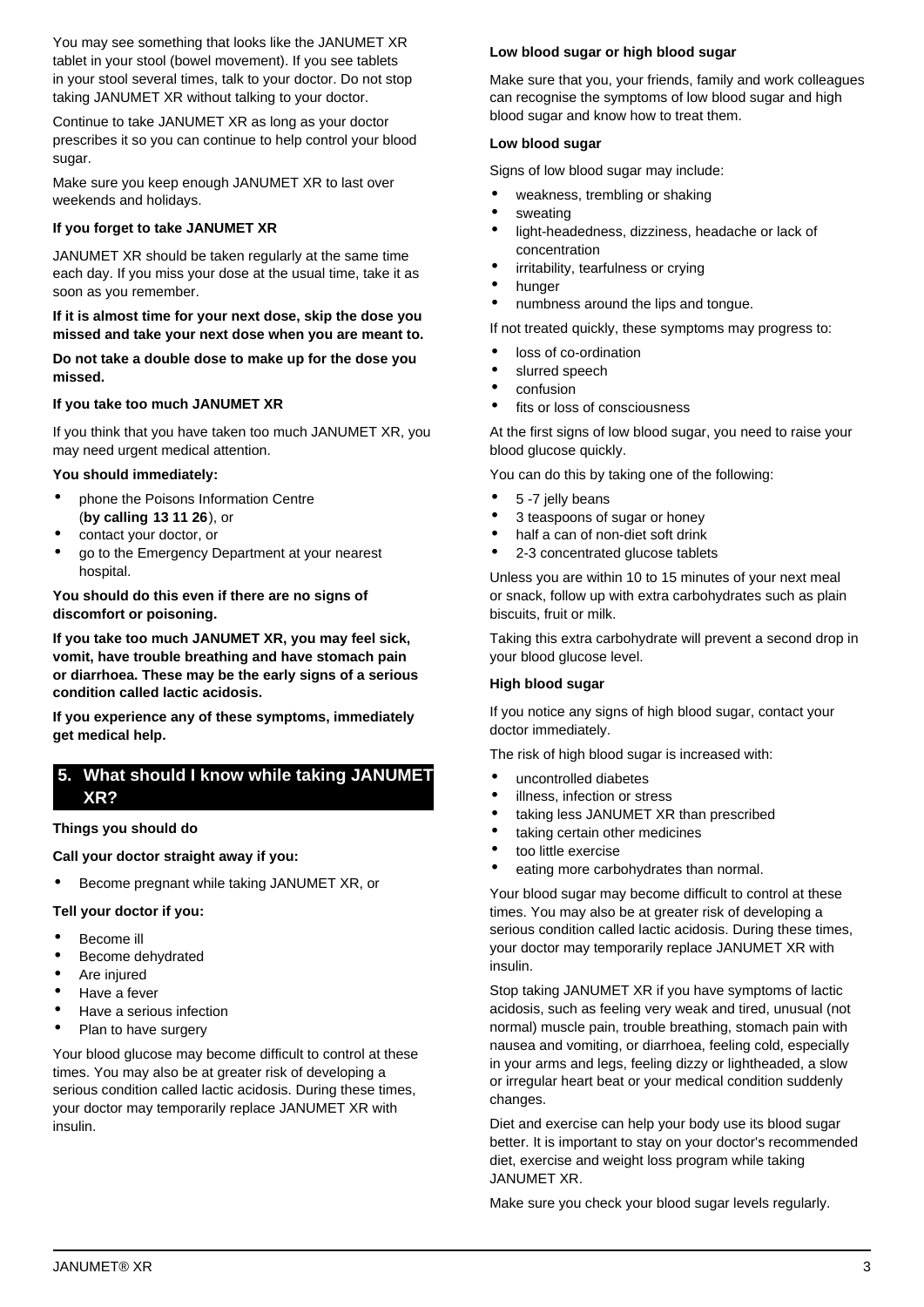Visit your doctor for regular checks of your eyes, feet, kidneys, heart, circulation, blood and blood pressure.

See you doctor once a year for a check on your body's level of vitamin B12.

If you are about to be started on any new medicine, tell your doctor and pharmacist that you are taking JANUMET XR.

Remind any doctor, dentist or pharmacist you visit that you are taking JANUMET XR.

## **Things you should not do**

- Do not stop taking this medicine or change your dose without checking with your doctor.
- Do not skip meals while taking JANUMET XR.
- Do not give JANUMET XR to anyone else, even if they have the same condition as you.

## **Driving or using machines**

There is no information to suggest that JANUMET XR affects your ability to drive a car or operate machinery.

## **Drinking alcohol**

Tell your doctor if you drink alcohol.

## **Looking after your medicine**

Keep your tablets in the bottle until it is time to take them.

Store it in a cool dry place away from moisture, heat or sunlight; for example, do not store it:

- in the bathroom or near a sink, or
- in the car or on window sills.

## **Keep it where young children cannot reach it.**

## **Getting rid of any unwanted medicine**

If you no longer need to take this medicine or it is out of date, take it to any pharmacy for safe disposal.

Do not take this medicine after the expiry date

## <span id="page-3-0"></span>**6. Are there any side effects?**

All medicines can have side effects. If you do experience any side effects, most of them are minor and temporary. However, some side effects may need medical attention.

See the information below and, if you need to, ask your doctor or pharmacist if you have any further questions about side effects.

## **Less serious side effects**

| Less serious side effects                                                                                                                                                                                                                                                                                                                                                | What to do                                                                                                    |
|--------------------------------------------------------------------------------------------------------------------------------------------------------------------------------------------------------------------------------------------------------------------------------------------------------------------------------------------------------------------------|---------------------------------------------------------------------------------------------------------------|
| Signs of an infection of the<br>breathing passages including<br>runny nose, sore throat, cough,<br>soreness in the back of the nose<br>and throat and discomfort when<br>swallowing, headache, flu-like<br>symptoms<br>stomach discomfort and vomiting,<br>diarrhoea or constipation.<br>Muscle aches or pain in the joints,<br>back, arm, or leg<br>Itching or blisters | Speak to your<br>doctor if you<br>have any of<br>these less<br>serious side<br>effects and<br>they worry you. |

## **Serious side effects**

| Serious side effects                                                                                                                                                                                                                                                                                                                                                                                                                                                                                                                                                           | What to do                                                                                                                                                                                                                            |  |  |
|--------------------------------------------------------------------------------------------------------------------------------------------------------------------------------------------------------------------------------------------------------------------------------------------------------------------------------------------------------------------------------------------------------------------------------------------------------------------------------------------------------------------------------------------------------------------------------|---------------------------------------------------------------------------------------------------------------------------------------------------------------------------------------------------------------------------------------|--|--|
| Allergic reactions including rash,<br>hives, and swelling of the face,<br>lips, tongue, and throat that may<br>cause difficulty in breathing or<br>swallowing.<br>Severe and persistent stomach<br>pain, often with nausea and<br>vomiting. These may be<br>symptoms of pancreatitis.<br>Pancreatitis can be a serious,<br>potentially life-threatening medical<br>condition. Kidney problems<br>(sometimes requiring dialysis)<br>Low blood sugar when JANUMET<br>XR is used in combination with<br>a sulfonylurea medicine or with<br>insulin.<br>Itching or blisters or the | <b>Stop taking</b><br><b>JANUMET</b><br>XR. Call your<br>doctor straight<br>away, or go<br>straight to the<br><b>Emergency</b><br>Department at<br>your nearest<br>hospital if you<br>notice any of<br>these serious<br>side effects. |  |  |
| breakdown of your skin (erosion).                                                                                                                                                                                                                                                                                                                                                                                                                                                                                                                                              |                                                                                                                                                                                                                                       |  |  |

#### **Tell your doctor or pharmacist if you notice anything else that may be making you feel unwell.**

Other side effects not listed here may occur in some people.

#### **Reporting side effects**

After you have received medical advice for any side effects you experience, you can report side effects to the Therapeutic Goods Administration online at [www.tga.gov.au/](http://www.tga.gov.au/reporting-problems) [reporting-problems](http://www.tga.gov.au/reporting-problems). By reporting side effects, you can help provide more information on the safety of this medicine.

**Always make sure you speak to your doctor or pharmacist before you decide to stop taking any of your medicines.**

## <span id="page-3-1"></span>**7. Product details**

This medicine is only available with a doctor's prescription.

#### **What JANUMET XR contains**

| <b>Active ingredient</b><br>(main ingredient) | Sitagliptin 50 or 100 mg and<br>metformin 500 or 1000 mg per<br>tablet |
|-----------------------------------------------|------------------------------------------------------------------------|
| <b>Other ingredients</b>                      | Povidone                                                               |
| (inactive                                     | Hypromellose                                                           |
| ingredients)                                  | Silica - colloidal anhydrous                                           |
|                                               | Sodium stearylfumarate                                                 |
|                                               | Propyl gallate                                                         |
|                                               | Macrogol 3350                                                          |
|                                               | Kaolin                                                                 |
|                                               | JANUMET XR 50/500 also<br>contains                                     |
|                                               | Microcrystalline cellulose                                             |
|                                               | Hydroxypropylcellulose                                                 |
|                                               | Titanium dioxide                                                       |
|                                               | Indigo Carmine                                                         |